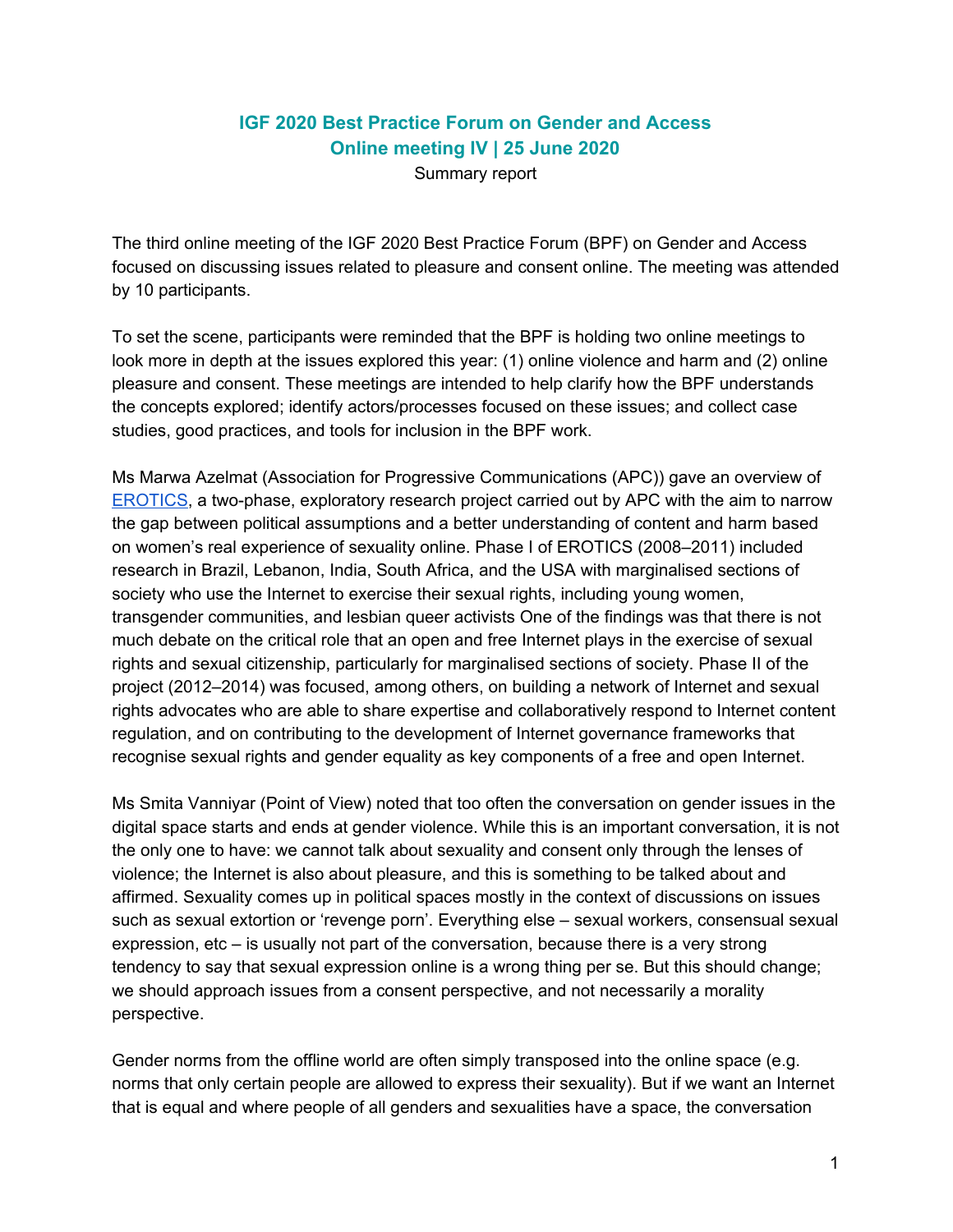needs to change. We also need to talk about how women, persons with disabilities, sexual minorities, and other marginalised communities express (or should be allowed to express) their sexuality online. When people say that you should use the Internet for 'right reasons', who defines what is 'right'? Why is using the Internet for expressing one's sexuality not right? It is essential that we bring in an affirmative perspective on pleasure and consent when we talk about the intersection of Internet and gender issues.

It is also important to reflect this conversation into policy discussion and policy making processes. Point of View takes the results of its research into policy spaces such as the Asia-Pacific Regional IGF and the global IGF. But it is not always easy. It was noticed, for instance, that much of the language at the IGF is in the binary, starting with the registration form (which asks whether you are Dr, Mr or Ms) and ending with sessions not paying much attention to gender diversity issues. If we want to bring gender-diverse people into these processes, we need to change these binary policies, and we need to create frameworks that allow people belonging to different identities to participate. Measures could include holding IGF meetings in spaces that are more accessible, allocating funds for people belonging to different identities to participate, integrating gender issues more carefully into the programme planning process (for example, looking for moderators and speakers who are gender-diverse), etc. We also need people in power to acknowledge that things need to change, and a bridge needs to be put in place for people to be able to claim their rights. Some of these issues should be an easy fix and the BPF can take them up with the Secretariat to create a more inclusive space and ensure people do feel welcome.

Something to further look into is the issue of supporting a more active presence of gender diverse people in power position.

Ms Tash Dowell (Zimbabwean chapter of the Coalition of African Lesbians campaign) talked about the process of information movement within autocratic systems, where information does not go to marginalised communities such as sexual minorities. These communities are often not aware of the discussions related to digital rights; for them, the Internet is mostly a space to connect, but not a space where they can share pleasure. And they are also not aware of discussions on policies that (should) tackle issues such as revenge porn or online violence. So the first step is to take the information to these communities, make them aware of digital rights, and make them understand that they should be able to share their sexual information online.

The visibility of sexual minorities online is limited and there is also significant backlash against them. So how do we get sexual minorities to be comfortable enough to share personal information online and to participate in these spaces in a way that does not put them at risk? How do we make them understand that they should be able to advocate for their rights, on and off line? These are questions that need to be looked at more carefully. It is also important to bridge the gap between illegality and freedom of expression: in certain countries, sexual minorities are simply considered 'illegal' despite constitutions granting freedom of expression to all citizens.